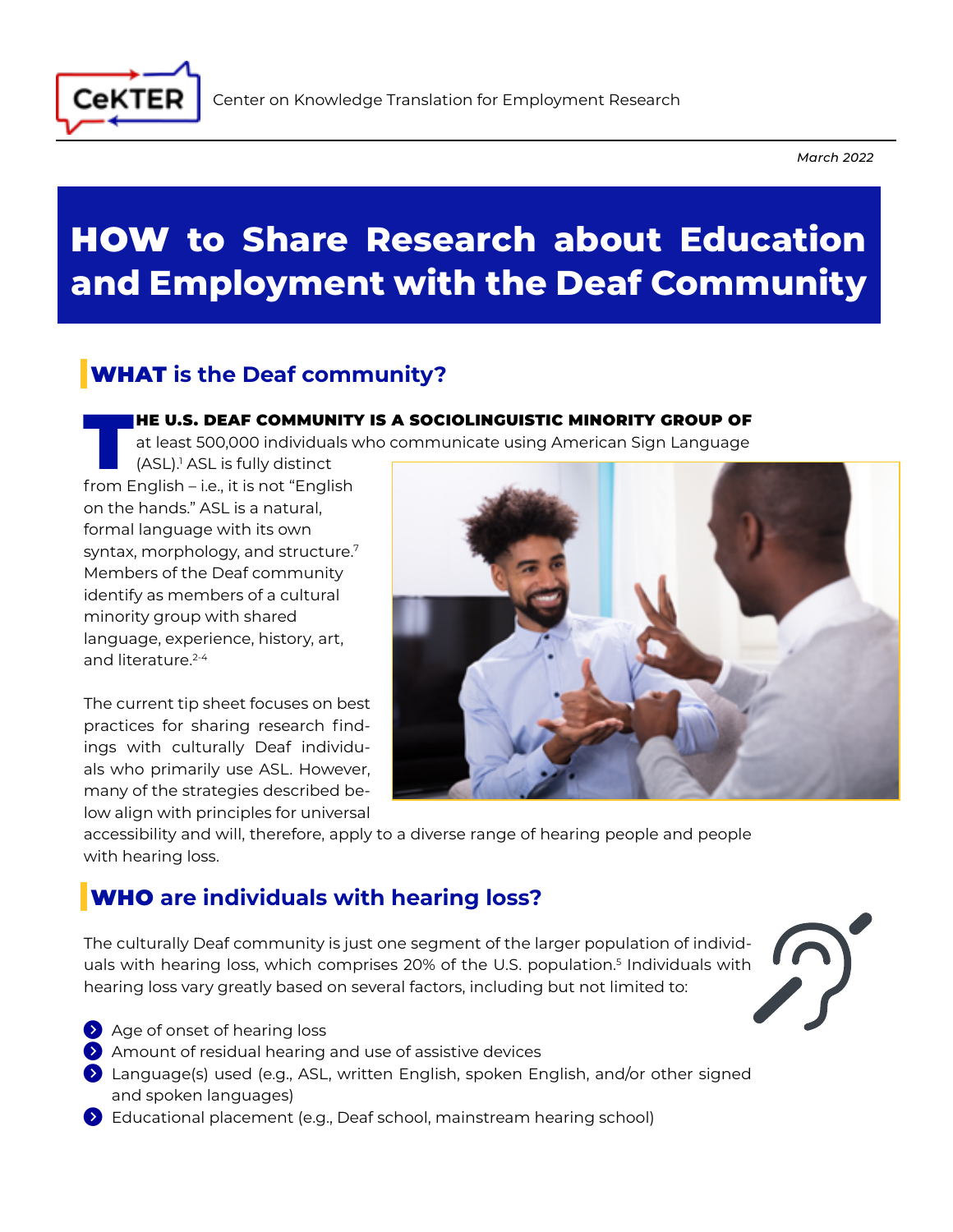Based on these factors, an individual with hearing loss may identify as:

**Deaf Deaf-Blind DeafDisabled<sup>6</sup> A** Hard of Hearing **>** Late-deafened **Example 2 Section** Late-onset hearing loss **Hearing impaired** 

*(Note: The term "hearing impaired" is often used by individuals who do not consider themselves culturally Deaf. For most people in the culturally Deaf community, the term "hearing impaired" is considered a negative, deficit-focused word and is no longer considered an acceptable term.)* 

How a person with hearing loss identifies may change over time. People undergo many changes in their beliefs and identity as they mature from childhood into adulthood. Some individuals discover Deaf culture for the first time as adolescents or young adults and make a conscious decision to become a part of the Deaf community.

## WHY **is it important to share research findings with the Deaf community?**

The culturally Deaf community is a diverse group of people with a wide range of abilities, educational backgrounds, and experiences with employment. Unfortunately, due to systemic barriers within our healthcare, educational, and employment systems, Deaf people are at high risk of early language deprivation,<sup>7-9</sup> lack sufficient language access in school, and lack communication accommodations in the workplace.

Because of these barriers, Deaf people generally attain lower levels of education than hearing people. In 2015, 83% of Deaf adults had completed high school, compared to 89% of hearing adults.<sup>10</sup> Only 18% of Deaf Americans completed a bachelor's degree or higher, compared to 33% of hearing adults.10

This is important because increasing levels of educational attainment narrow the employment gap between Deaf and hearing Americans. In 2017, only 53.3% of Deaf people were employed,

compared to 75.8% of hearing people. This is an employment gap of 22.5%.<sup>11</sup>

## HOW **should information be communicated?**

The most effective strategy for creating Deaf-friendly dissemination materials is to engage Deaf community members in the development process. Deaf people can provide guidance and expertise about what does and does not work when communicating research findings to the Deaf community. Some general strategies are described here but they are best implemented in collaboration with culturally Deaf individuals.

#### *Video dissemination products*

Typically, members of the U.S. Deaf community communicate using ASL. Therefore, the "gold standard" of research dissemina-

tion is through ASL videos, not written English products.

If you are starting with written English content, you will hire a Certified Deaf Interpreter or a Certified ASL Interpreter to translate the information from written English to ASL. After the translation is complete, you will arrange for the ASL translation to be filmed. This film can serve as an equivalent to the original written English content.

#### **The following universal access principles for videos should also be followed:**

- 1 All videos should be captioned. You can decide whether you would prefer to use open captions (i.e., the captions are always visible) or closed captions (i.e., the viewer can toggle the captions on or off). Be sure to include information about background noises and all other sounds in captions.
- N Include a written transcript that is accessible via screen reader or the zoom function for Deaf-Blind individuals or Deaf individuals with low vision. Be sure to include information about background noises and all other sounds in written transcripts.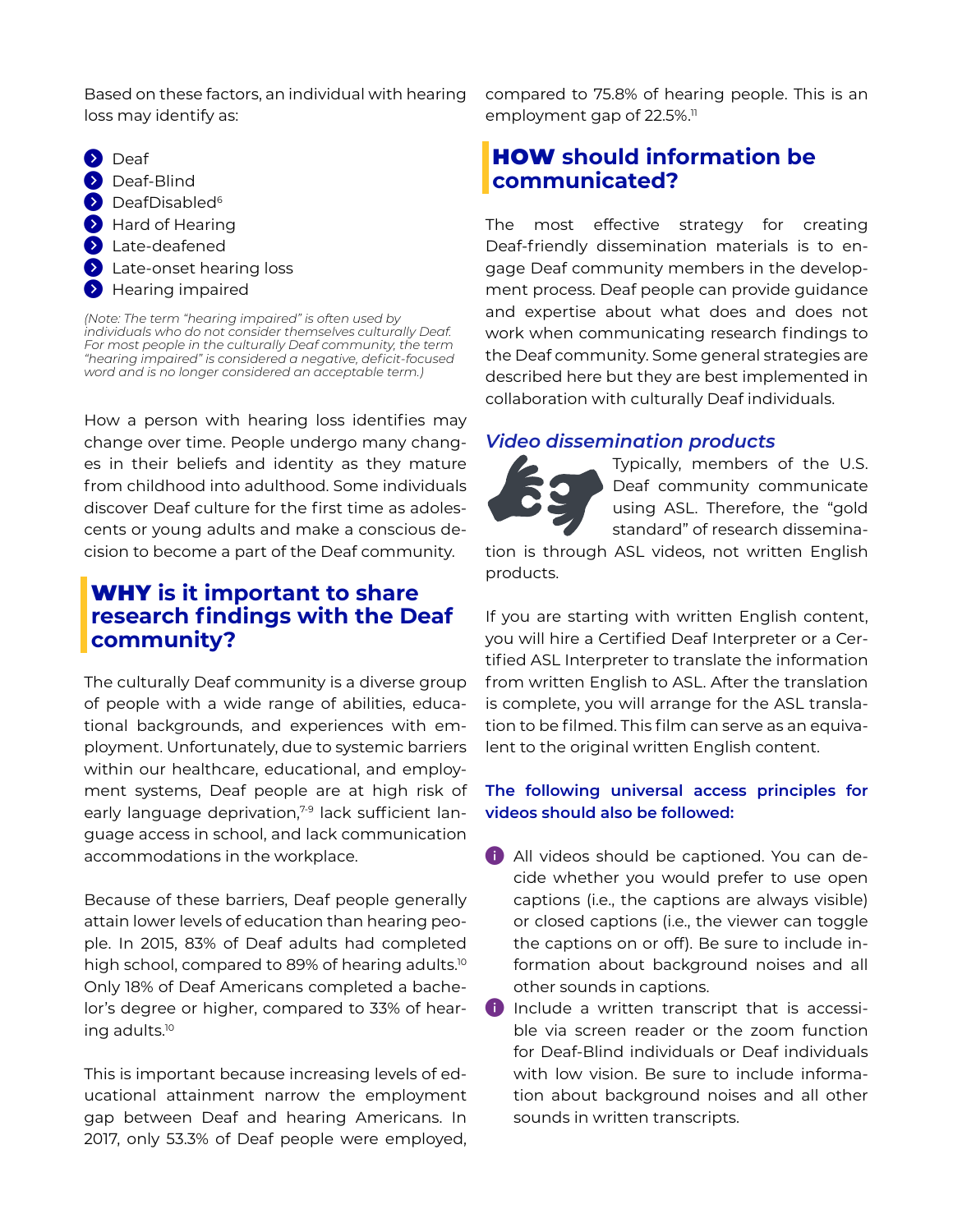- $\bullet$  Include alt text and video/image descriptions that are accessible for Deaf-Blind individuals or Deaf individuals with low vision. Helpful tips for writing alt text and image descriptions can be found here:
	- [How to write alt-text:](https://www.perkinselearning.org/technology/blog/how-write-alt-text-and-image-descriptions-visually-impaired) https://www.perkinselearning.org/technology/blog/howwrite-alt-text-and-image-descriptions-visually-impaired
	- [Describe content images:](https://accessibility.huit.harvard.edu/describe-content-images) https://accessibility.huit.harvard.edu/describe-content-images

#### *Written dissemination products*

If you are unable to produce an ASL dissemination product, here are some tips for making written English products more accessible and engaging for the Deaf community:

- $\blacktriangleright$  Use plain English vocabulary and avoid technical jargon.
- $\blacktriangleright$  Use short, to-the-point sentences or bullets.
- $\blacktriangleright$  Use active sentence structure.
- $\vee$  Use visual aids to promote understanding. Include alt text or image descriptions to be more accessible for Deaf-Blind individuals or Deaf individuals with low vision.
- $\bullet$  Double-check to make sure that the text in your document is compatible with screen reader software.

### WHEN **should dissemination occur?**

Open forums hosted in the Deaf community have highlighted Deaf people's frustrations with hearing researchers and their lack of appropriate follow-up - for example, researchers' tendency to not communicate study results back to the Deaf community or the community-at-large. Deaf community members have expressed bitter feelings associated with a long history of researchers entering the community to collect data, never to be heard from again.<sup>12</sup>

Given this history, it is crucial for researchers to commit to returning to the Deaf community at the end of a study to share their results and emphasize how these results will directly benefit the Deaf community. Additionally, we strongly recommend that important updates, progress, and research findings be communicated throughout the course of a project, rather than only at the end of a study.

## HOW **to disseminate?**

Social media platforms such as Facebook, You-Tube, Twitter, LinkedIn, and Instagram are good places to outreach to the Deaf Community. There are many social media pages and groups that researchers can ask to share dissemination materials. Ideally, work with Deaf community members to come up with effective dissemination strategies. Perhaps have a live Red -Carpet or premiere event either on Facebook or YouTube or if possible, in-person. When using social media platforms to disseminate, ensure that your posts are accessible. Learn more about making accessible social media content in our tip sheet, *[5 Simple Ways to](https://umassmed.edu/cekter/resources/accessibility/2021/07/accessible-social-media-content/) [Create More Accessible Social Media Content](https://umassmed.edu/cekter/resources/accessibility/2021/07/accessible-social-media-content/)*.

To share your research findings with the Deaf Community, your team will need to create a dissemination plan and budget for it early in the grant application. Preferably when first developing your budget.

#### KEY **Take-Aways**

- **i** If conducting research with the Deaf Community, include Deaf people in the research process from the beginning in some way (e.g., hire advisors, create an advisory board, hire Deaf people as part of the team, etc.).
- i) Keep the Deaf Community members you have included as participants in the loop every step of the way.
- i) Include your Deaf members in developing dissemination plans and products.
- **1** The best final format for dissemination to Deaf Community is ASL video. Second best is printed product that is easy to understand and includes alt-text or image descriptions.